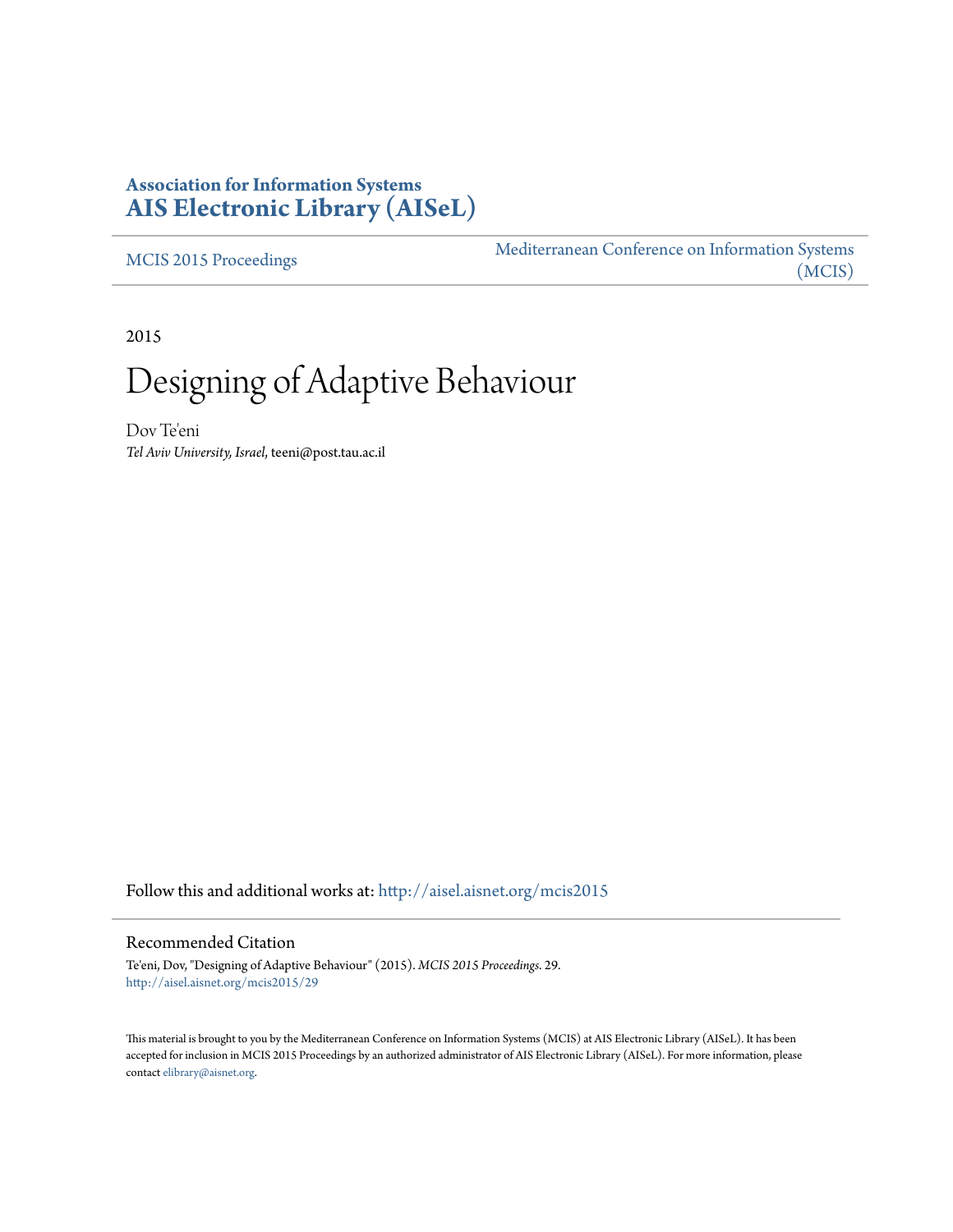# **DESIGNING FOR ADAPTIVE BEHAVIOUR**

#### *Complete Research*

Te'eni, Dov, Tel Aviv University, Israel, teeni@tau.ac.il

#### **Abstract**

We need, increasingly, to design systems that can support complex behaviours in which users *adapt* dynamically to the progression of the task or to changing conditions during the interaction. Unfortunately, we lack procedures and methods to build systems for adaptive behaviour. This article proposes an approach that identifies dimensions on which users adapt their behaviour and then determines the corresponding design implications on how the system should adjust to fit the user's adaptive behaviour.

*Keywords: Adaptive behaviour, Levels of abstractions, Human-computer interaction, Design.*

#### **1 Introduction**

Increasingly, we need to design the human-computer interface of systems that support complex tasks in which users *adapt* dynamically to the progression of the task or to changing conditions during the interaction. There is abundant research on adaptive systems that adapt to the user's characteristics and preferences (Billsus et al., 2002) or to the conditions at the time of use. There is also research on how users adapt their use of systems, e.g., using more features of the system (Sun, 2012). Unfortunately, we lack procedures and methods to build systems that support the user's adaptive behaviour whilst performing a task. This article proposes an approach that identifies dimensions on which users adapt their behaviour and then determines the corresponding design implications on how the system should adjust to fit the user's adaptive behaviour. Future work will examine technical solutions based on advanced technologies for data acquisition and analytics but for now, in this first step, we demonstrate our approach with extant technologies.

A reader of a professional article, such as this article, may read it in at least two different modes. The reader can scan the article by looking at prominent pieces of information such as the titles, the first sentence of a paragraph, anything in bold or italics, tables and graphs. A second mode of reading would be to read serially consecutives pages, attempting to read sequentially large parts of the text. Most readers, start, out of habit, reading an online article (or an information webpage) in the first mode. An adaptive reader seeking, say, a practical question about designing an interface may toggle between the modes, depending on the relevance of the content to the question in mind. Moving from one mode to another is not always obvious or simple and is often triggered by external situations, but once in a certain mode, the reader reads, out of habit, in a routine that is quite automatic. This simple and common example demonstrates a dimension of reading specificity (high-level reading versus detailed-level reading) on which the reader moves up and down the levels according to considerations of speed and convenience and the likelihood of success in finding an answer.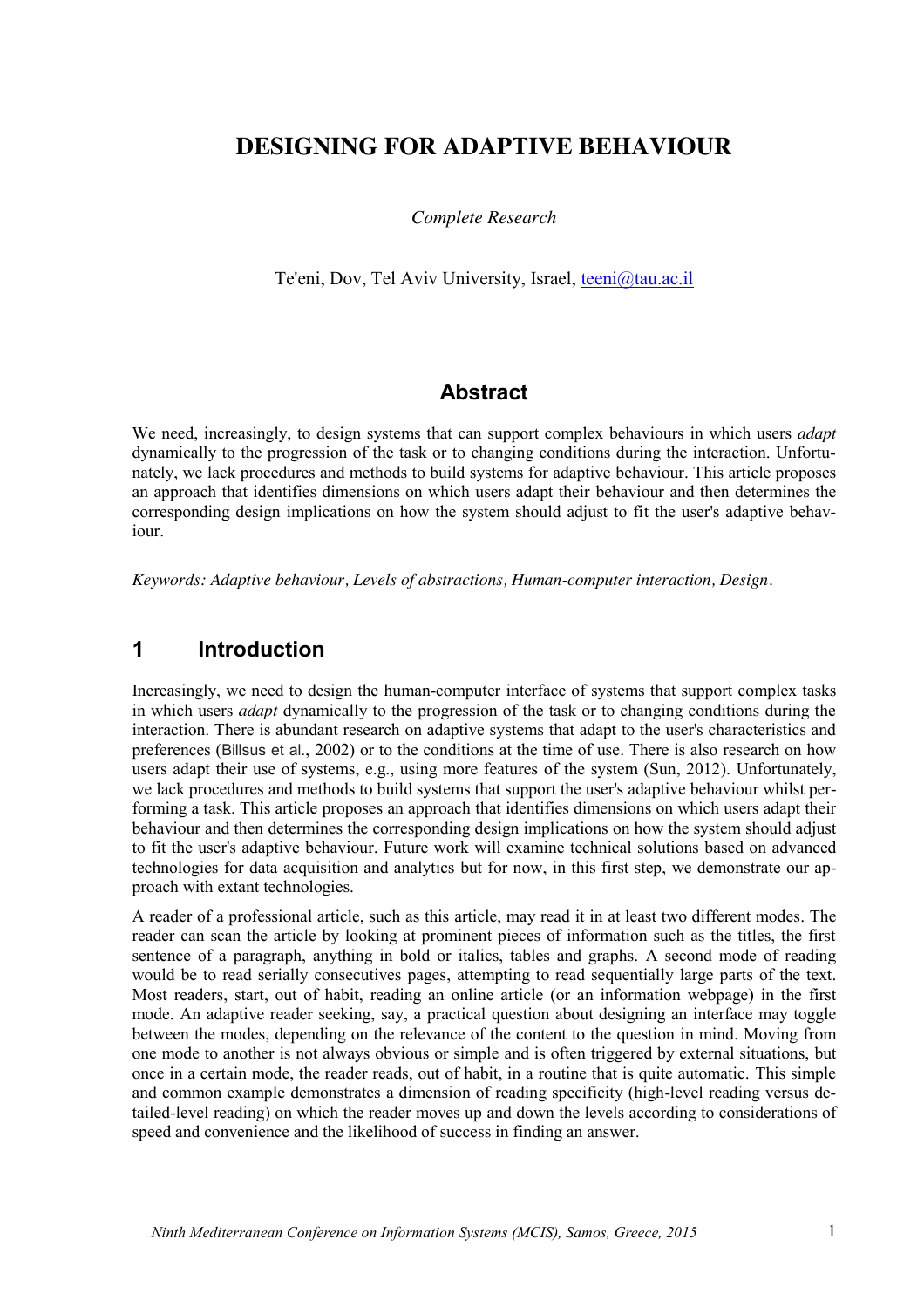Assuming that such moves between reading modes are advantageous, there are at least two broad design implications. One implication is the need to design a system that supports an easy transition between reading modes. A second implication is to fit the system to best serve each reading mode in its turn. For instance, when scanning the article in the high-level reading mode, the reader essentially ignores non-prominent pieces of information according to a principle called visual hierarchy (Djamasbi et al., 2011), letting them almost disappear into the background. A commonly used technique to emphasize parts of the text and downplay surrounding texts is to present the page in a fisheye view.

A third, more complex design implication of the two reading modes is to prompt the user to move effectively between modes. To do so, the system would have to rely on knowledge of the relative effectiveness of one mode versus the other, given a particular task such as finding in the article a practical design solution. For instance, knowing the reader is looking for a practical solution, the system could suggest a move to detailed-level reading when the reader gets closer to the appropriate section in the article (like a car dashboard suggesting a change of gear).

In practice, not enough is being done to design for adaptive behaviour, in part perhaps, because we need to know why and how people adapt when performing specific tasks. Furthermore, adaptive behaviour relies on complex feedback. Most interactive systems provide simple feedback to users immediately upon the user's action such as 'Input received'. In contrast, this paper talks about longer cycles of feedback such as feedback throughout a series of steps needed to complete a flight reservation. This requires looking at cognitive, affective and social aspects of thinking and communicating. We refer here to adaptive behaviour that may include, for instance, moving up and down levels of abstraction, changing moods in emotional activities, and oscillating between levels of networking. How do you support effectively such adaptive behaviour?

We propose a procedure of five steps to design systems that support adaptive behaviour:

- 1. Identify dimensions for adaptive behaviour in a given activity
- 2. Determine the consequences of transitions between states on a dimension
- 3. Design systems to support transitions between states
- 4. Fit the system to the state to which the user moved
- 5. Design systems that guide advantageous behaviour

The remainder of the paper develops these ideas systematically. The next section reviews the idea of fitting, statically, the human-computer interface to characteristics of the user and the task. A subsequent section, extending the static view of fit to a dynamic view, develops the above five-step procedure. It demonstrates the approach by examining two distinct cases of dimensions of change. One has to do with individuals adapting throughout a modelling session and the other colleagues adapting their patters of interaction throughout a project. The final sections talk about extensions, implications and current developments.

## **2 Fit in human-computer interaction**

There is substantial and expanding research on fitting the interface according to the user's characteristics or preferences, according to the purpose of using the system and according to the context in which it is used. Figure 1 shows a framework for studying 'fit' in goal-oriented human-computer interaction in which the user's goal is to accomplish a task (Te'eni, 2006). The framework takes the perspective of an individual user. In today's world of collaboration and social computing, this approach should be expanded to collective human-computer interaction too. The three main components of the framework are user, task and computer, and the fit among them can be operationalized as three human aspects,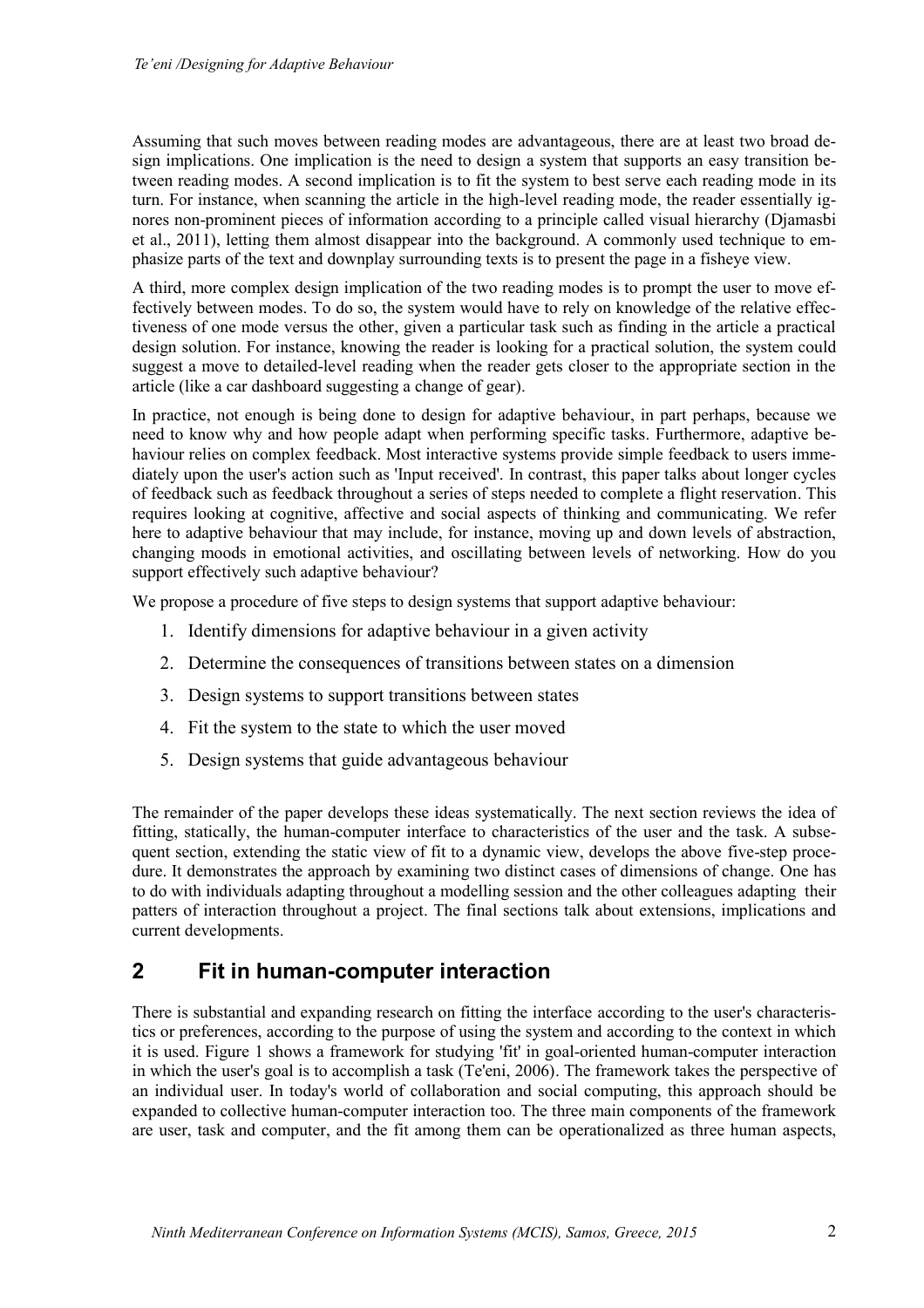namely physical, cognitive and affective. In a collaborative context, social fit should also be considered. Extant research has shown, in particular, that the interaction of cognition with task and computer depends on whether behaviour is habitual or mindful. This section looks primarily at habitual tasks, such as reading or following some pre-defined rule such as normalizing a data table, but not at creative tasks, such as generating a new product. A good fit among the three components is expected to lead to better performance and well-being for the user. Intuitively, a good fit is one that minimizes the effort required to perform the task, be it physical effort, such as hand movement, or cognitive effort, such as the need to translate a graph to numbers or vice versa (see for example the work on cognitive fit by Vessey and Galletta, 1991).



*Figure 1. A framework for studying fit for an individual user (adapted from Te'eni, 2006).*

Figure 1 suggests several types of human-computer fit according to the combinations of factors in a given context. For example, designers attempt to fit the screen brightness to the current conditions of light intensity (physical environment) and fit the fonts to the user's age and taste (the user's sensory capacity but also the user's preferences). These examples of fit are straightforward and rely on common knowledge and experience. However, less obvious instances of fit will have to rely on knowledge about what constitutes a good fit under particular circumstances. For instance, fitting the right format of a quantitative graphic will depend on knowledge of the task, of the graphics and of the user's cognitive capacity (Kennedy et al., 1998). Other more complex examples include 1) fitting the level of detail in a message, which would depend on the communication complexity experienced by the user, and 2) fitting the tone and facial expressions of avatars to the user's mood, which would depend on psychological knowledge of emotions. Clearly, more research is needed to determine how to adapt the interface for almost unlimited combinations of users, tasks and contexts.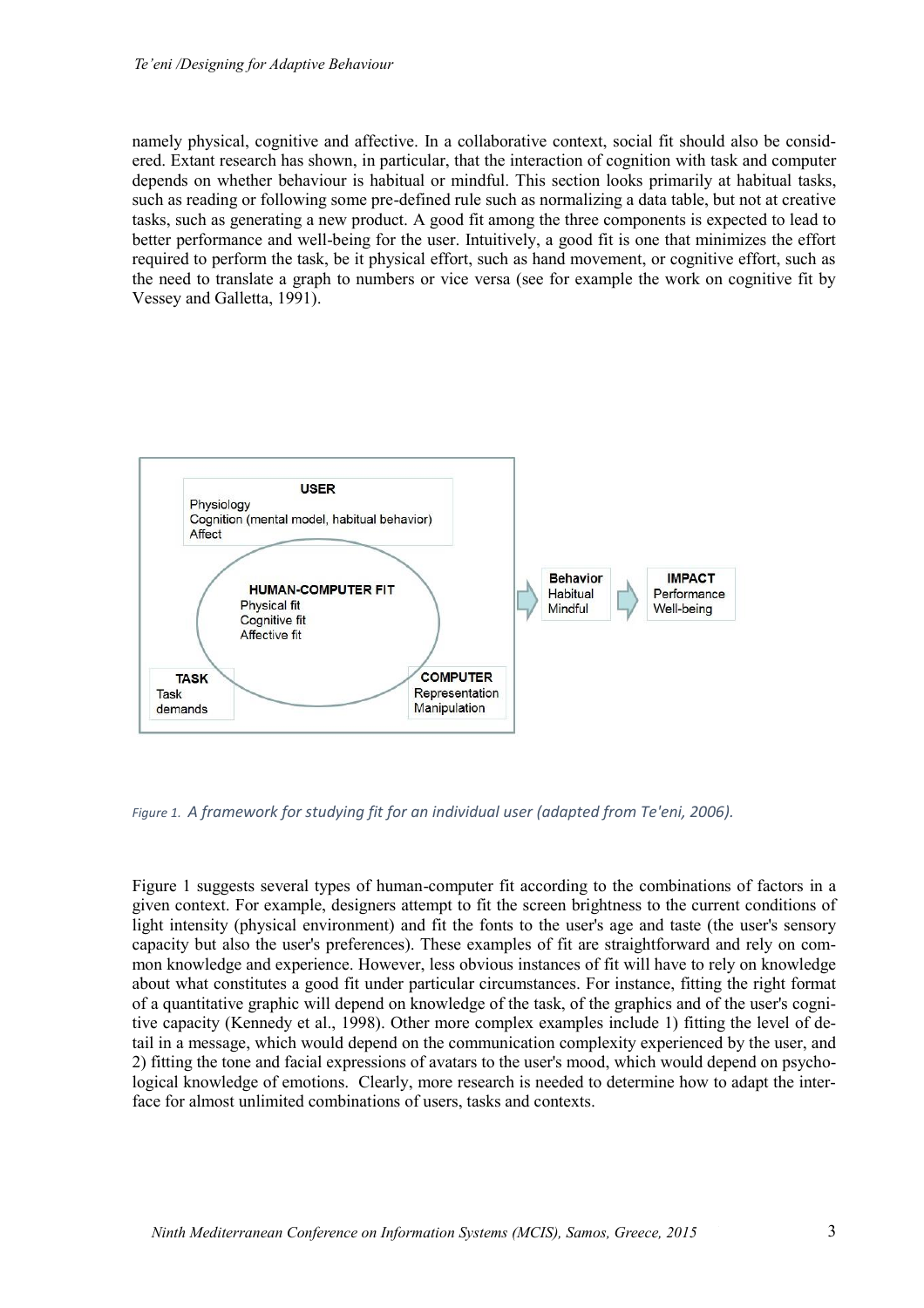The next section concentrates on one aspect of adaptation, namely adaptive behaviour during a session of human-computer interaction that involves moving between different modes of behaviour. The move between modes calls for dynamic fit rather than the static fit described above, i.e., at any point of time, it is necessary to fit the interface to the current mode of behaviour. As behaviour in each mode is assumed to be routine or well defined according to known rules, good fit will usually imply minimal interference with the expected behaviour. In contrast, the moves between modes require more complex support as shown below.

## **3 Dimensions of adaptive behaviour for dynamic fit**

Each of the fit examples above may be regarded as a one-time adaptation, say, at the beginning of a work session with the computer. Alternatively, the system could be readapted, once the conditions change, even amidst a session. A simple example is fitting the screen brightness to the prevailing light intensity; the screen brightness can readjust automatically when the light intensity changes. Adaptation during a session is more complicated when it involves changes in the user's behaviour. For instance, when the user communicating online with a friend needs to adapt the communication during a session in order to avoid misunderstandings, it is not clear how to adapt. The user, for instance, could increase the level of message detail and provide fuller explanations, which would likely reduce errors and misunderstanding but not if the problem is the language. To understand when a user should increase message details and how the online system should be designed accordingly, we need a systematic procedure for supporting adaptive behaviour that builds on knowledge of communication.

The five step procedure mentioned in the introduction is now developed using two examples. The first example of adaptive behaviour is taken from data modelling.

#### **1. Identify dimensions for adaptive behaviour**

The first step is to determine the user's adaptive behaviour on one or more dimensions. Behaviour adapts during the activity of performing the task and therefore the activity delineates the time-related scope of adaptation. In the case of data modelling, we assume, for simplicity, that the activity can be completed in one human-computer session (stretching the activity over several sessions complicates somewhat the design).

When building, say, a class diagram of a system, data modellers adapt their modelling behaviour on at least two dimensions. One dimension is the levels of abstraction at which the data modellers think, and the second dimension is the type of activity in which they engage, e.g., planning, scoping and testing (Srinivasan and Te'eni, 1995). Figure 2 shows the transitions of a subject on both dimensions (between levels of abstraction 0-4 and between activities A-D). The figure was established based on a protocol of a think-aloud session to solve a data modelling exercise. In combination with a measure of performance in the data modelling exercise, the pattern of moves on the two dimensions represents the knowledge base for designing for adaptive behaviour in modelling. We will concentrate on levels of abstraction only, which is highly applicable to most forms of human-computer interaction. Concretely, in data modelling, one could think of entities as one level of abstraction, properties of the entity as a lower level and clusters of entities (e.g., a vehicle is a cluster of car and truck) as a higher level. Adaptive behaviour is working on one level, say entities, and climbing to a higher level of clusters when progress loses direction or dropping to a lower level of properties when modelling or testing fails.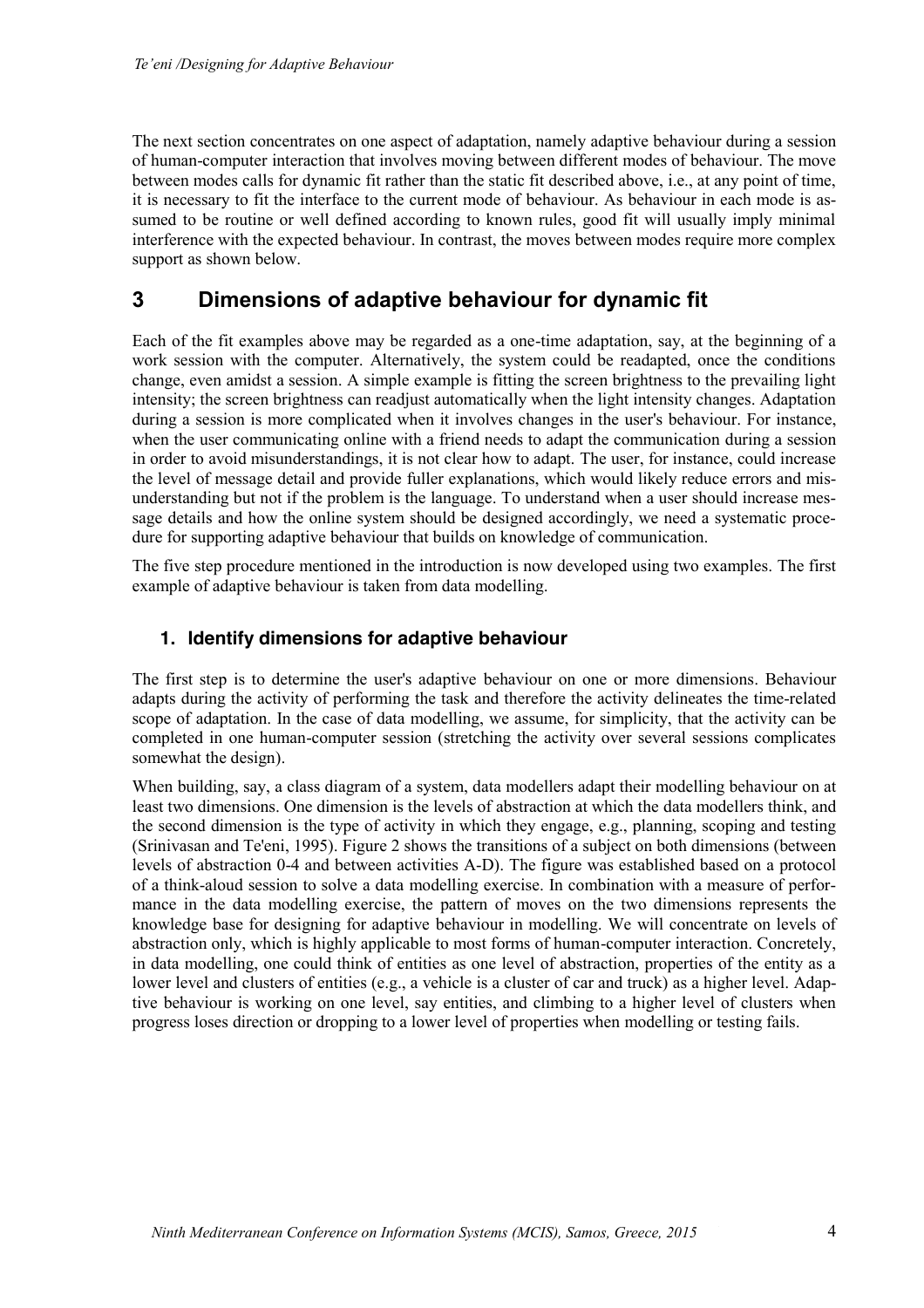

*Figure 2: Adaptive behaviour when data modeling (from Srinivasan and Te'eni, 1995).*

#### **2. Determine the consequences of transitions between states on a dimension**

Having identified the dimension of transitions that characterizes user behaviour, we ask what, if at all, are the consequences of certain patters of transitions. Knowledge of data modelling suggests that certain patterns are more effective than others in problem solving. For instance, working mostly at lower levels of abstraction was less effective than working at higher levels, although working only at higher levels of abstraction was ineffective. An effective pattern was to work at the level of entities but from time to time climb to the higher levels for short periods. There are other effective patterns, which may depend on the user's level of expertise (Srinivasan and Te'eni, 1995). In any event, in this example and on the basis of knowledge about the specific phenomenon of data modelling, it is possible to determine the relationship between patterns of transitions and consequences. In other cases, we may be able to define a dimension of adaptation but we may not be able to determine the consequences of alternative patterns.

#### **3. Design systems to support transitions between states**

The most obvious design implication, and yet one that more often than not is ignored in practice, is to enable easy transition between levels of the dimension identified. In the case of levels of abstraction, this would mean, for example, an easy transition between entities and clusters of entities. If we know that users tend to move from one level to another on a dimension, the system should be design to support the transitions even if the consequences of transitions is not known (at least if it is not known to be detrimental). Easy transitions between levels of abstraction means both easily operating the system to reveal and move the focus of attention to another level and supporting cognitively the transition (Sun, 2012). The move from one level to another usually means breaking away from the habitual behaviour into which the user has settled in and requiring the user actively think how to proceed, and this requires some new and forceful condition or some external trigger (Louis and Sutton, 1991).

Technically effecting the transition to another level would usually involve some form of direct manipulation such as a single click to zoom in or an option to hover over an entity, reveal its properties and move to one of them. Cognitively supporting the transition between levels includes at least two types of support: underscoring the new state as the current focus of attention and maintaining the source as context when arriving at the target. In other words, the user often needs first to realize that the focus has shifted to the new level of properties and at the same time to see the level of entity as the context for working on the properties. For example, in Figure 3, the user has moved from the working on enti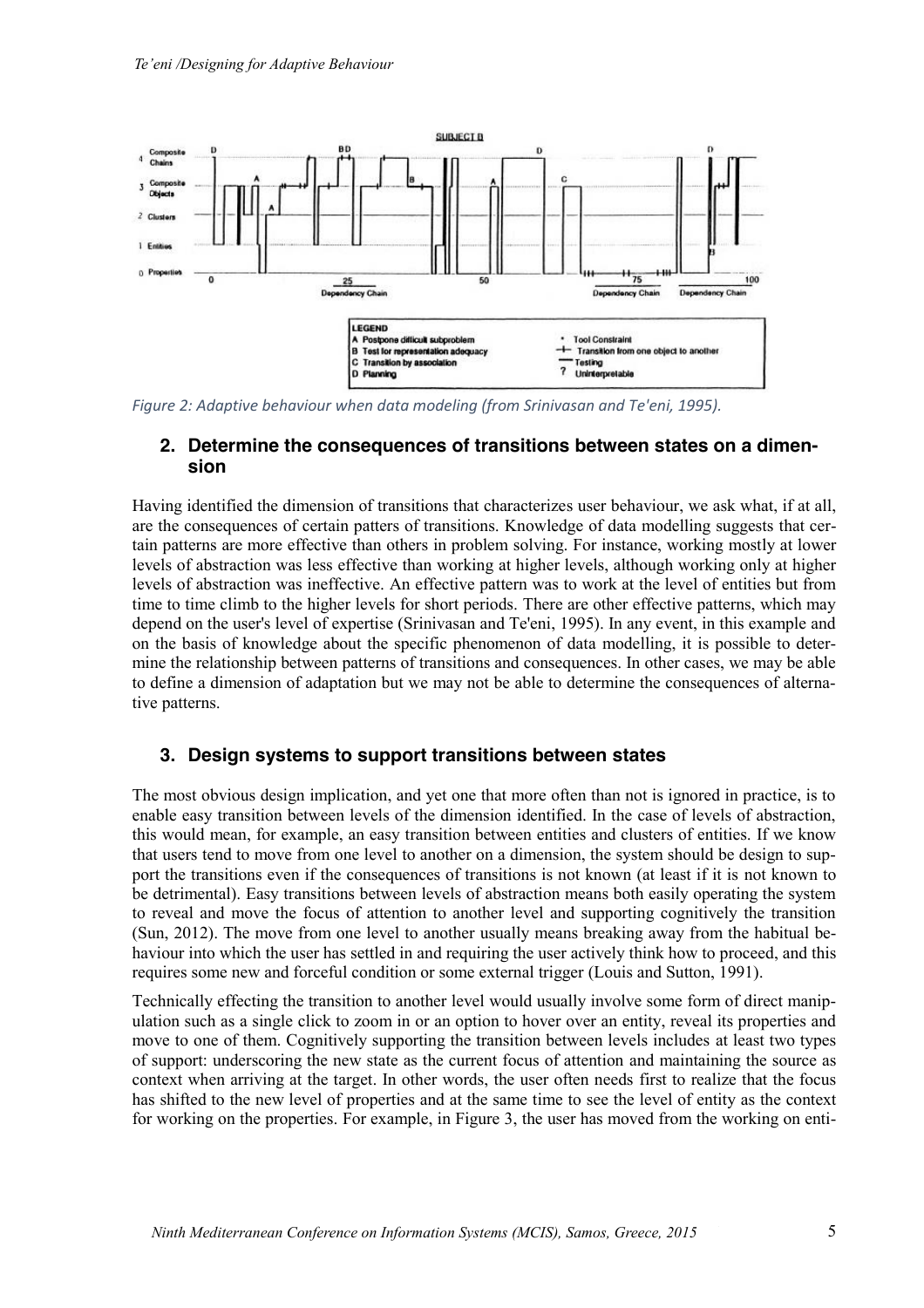ties to focusing on the properties of a particular entity labeled 'Person.ContactType'. The small map of entities (the higher level of abstraction from which the user moved to the current focus) is left on the screen to present the higher level as the context for the current focus. At any time, the user can go back to the higher level by clicking on the small map.



*Figure 3: A screen for working at the properties level of abstraction.*

#### **4. Fit the system to the state to which the user moved**

The rectangle describing the entity Person.ContactType fits the task the user is expected to perform, namely determine and check the properties of the entity, part of which are detailed in the lower left corner (e.g. Bold is set to False). A better fit would be to move the table of properties from the lower left corner closer to the central rectangle so that any moves between two require minimal effort. In fact, a clever design might be able to integrate the two in order to bring the manipulations on the entity's properties are direct as possible.

Designing for habitual behaviour differs from designing for novel behaviour that requires mindful planning and controlling. When fitting the human-computer interface to the user's expected behaviour, the designer's goal is to minimize the user's effort in performing the task correctly. When fitting the human-computer interface in novel situations, the designer's goal, in addition to minimal effort and accuracy, is to support generating new behaviours and controlling unpracticed behaviours. In the case of setting or manipulating an object's properties, behaviour is assumed to be habitual (unless the user is in training). The screen is designed to allow easy manipulations of data, immediate feedback (e.g., setting the color immediately shows the color to be displayed during use under the anticipated conditions of use), and easy and therefore more accurate detection of properties and their values.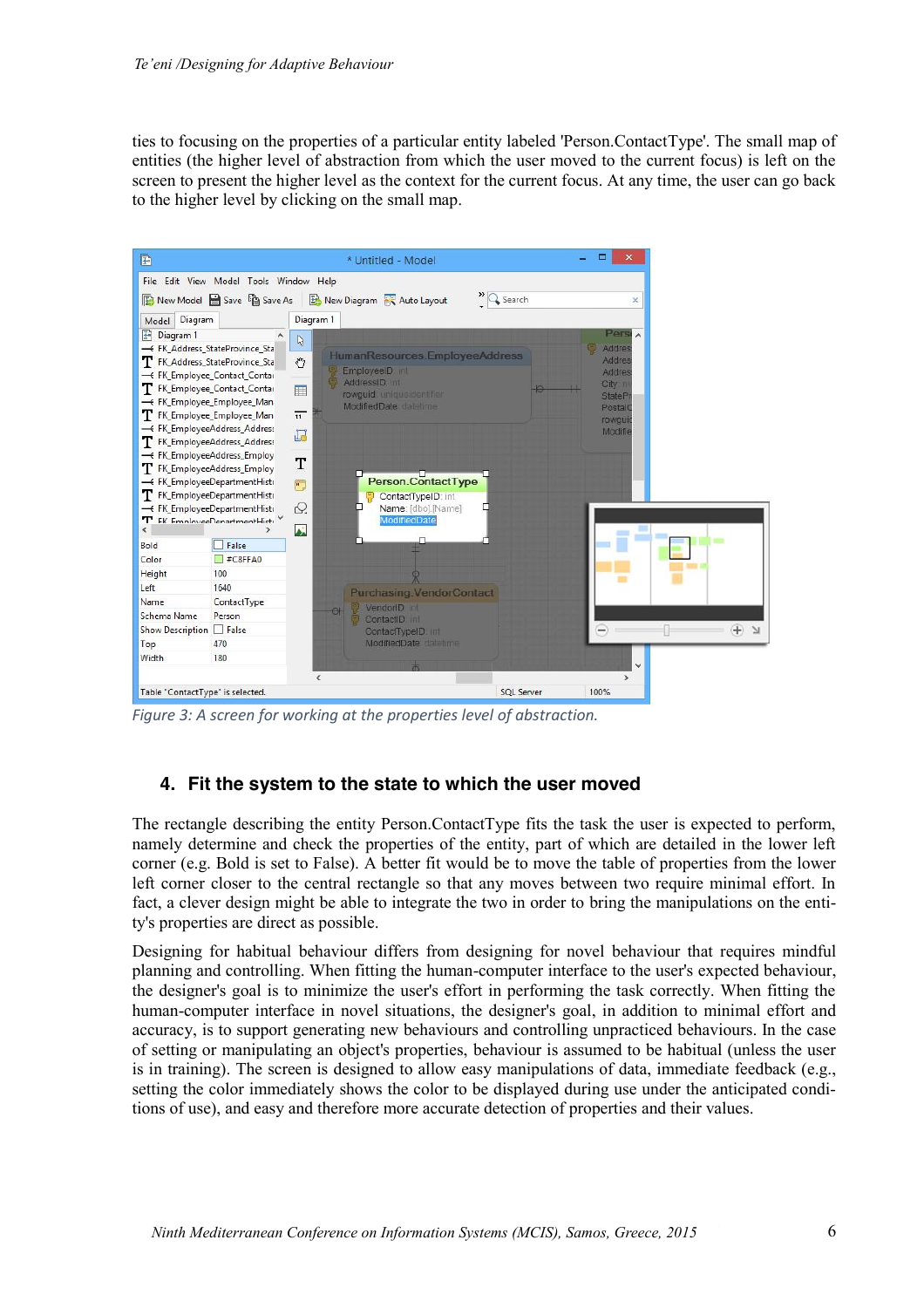When working at the higher level of abstraction, namely at the level of entities, the user is expected to plan the relationships between entities. The small map of entities, in an expanded form, would become the centrepiece of the screen. Its graphic presentation is a better (cognitive) fit than say a table of relationships because it lends itself most immediately to the way people represent relationships in their mind (Vessey and Galletta, 1991).

#### **5. Design systems that guide advantageous behaviour**

The last of the five steps in the procedure for designing adaptive behaviour systems requires knowledge of performance measures in the particular domain of the user's work. Furthermore, this step is feasible only if there is a convincing argument for affecting consequences advantageously by manipulating the human-computer interaction (step #2 above). The research quoted above argues that certain patterns of transitions are more effective than others are. For instance, remaining too long at the lowest levels of abstraction without occasionally taking a more comprehensive view by climbing to a higher level of abstraction will lead to errors. The system can detect relatively long periods of working on properties by monitoring the user's manual inputs to the system (in other cases, the system could monitor the user's gaze). The system can then alert, suggest, or force corrective action such as moving to a higher level. In other cases, it may be important to consider not only the proportionate time spent at different levels but also the sequence of activities.

Technologies that monitor users' behaviour and conditions are becoming ubiquitous in certain domains such as health and work safety but will most likely spread to many other domains of life. The nearly constant accessibility to devices such as the cell phone, online watch and wearable devices in general coupled with knowledge on what is effective in which conditions makes it feasible to guide advantageous behaviour. A simple example is RunKeeper's (an App to plan and monitor jogging activities) real time health graph, which could easily be supplemented with alerts on when you should accelerate to meet your running goal or slow down to maintain your health. Similarly, a modelling system could, in addition to signalling when the user should move to another level of abstraction, motivate the user with graphical depictions of successful patterns vis. a vis. her own actual pattern.

## **4 An organizational dimension of adaptive behaviour**

The second example of using the procedure demonstrates a very different situation in which the dimension of adaptive behaviour is in the pattern of collaboration. The context is innovation where project members collaborate in order to develop a new product. The time dimension is not during a session but rather during stages of a project. Nevertheless, the same principles of designing for adaptive behaviour apply as we can see in the five steps of the procedure for designing adaptive behaviour systems.

*Dimension of transitions.* In studying how team members work on developing new products, research has shown that people work individually, in small and trusted inter-personal groups, in formal project teams and in the set of all organizational actors that are relevant to the project. Different actors at different stages of product development in different projects will show different patterns of moving from one mode to another. Figure 4 shows a particular pattern of transitions between modes when developing the marketing specifications of a new product (Merimond et al., 2012). The reasons for moving from one mode to another vary. For instance, when innovators feel they need feedback, they move from personal to inter-personal thinking but they may be reluctant to share with the entire project team for lack of trust. Innovators seem to change their patterns of behaviour depending on the organizational climate of safety. When people feel safe, they tend to move faster to wider circles of thinking but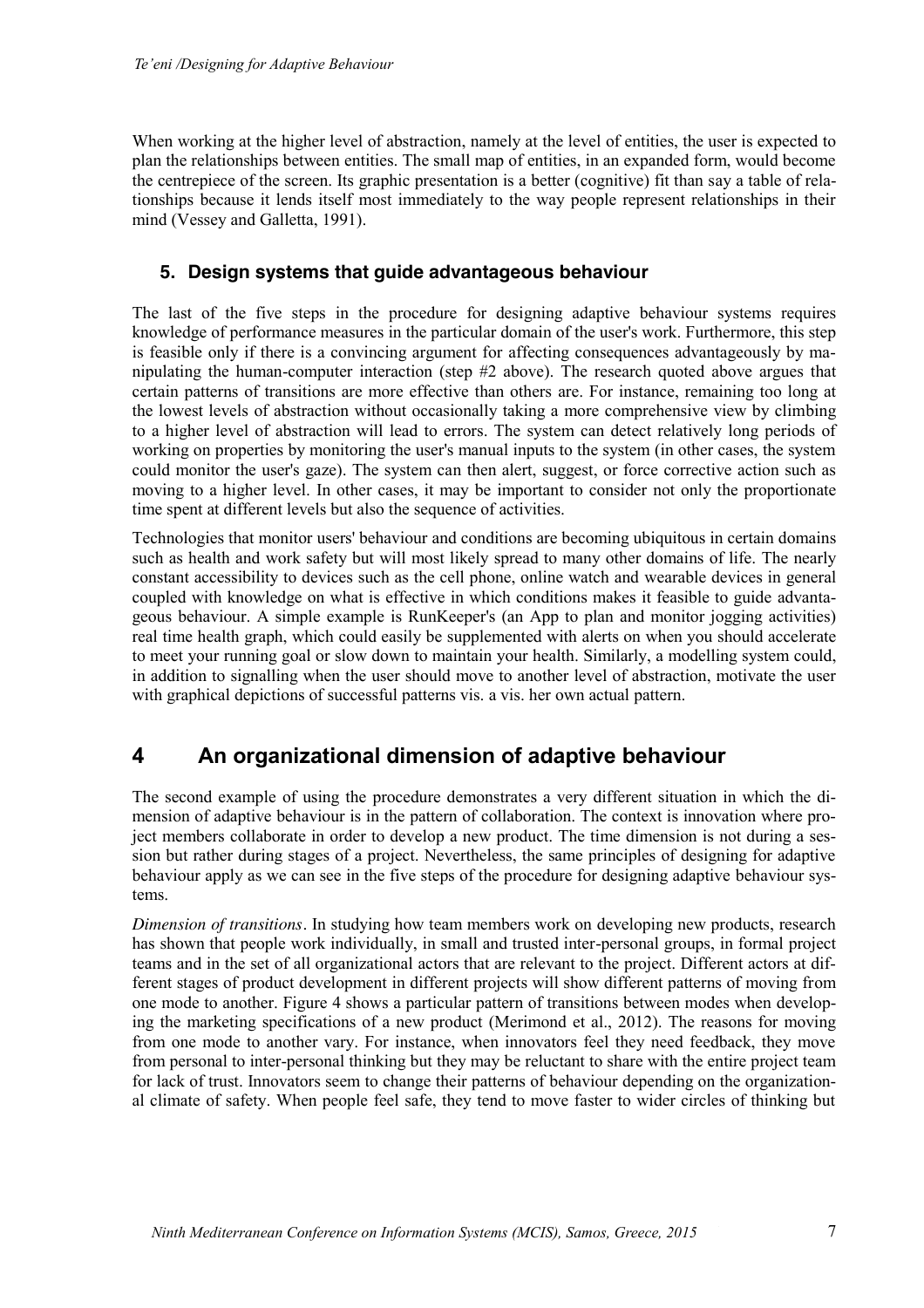

safe.

*Figure 4: Innovating at differnt thinking and communicating (adapted from Merimond et al., 2012).*

*Consequences of patterns of transitions.* Certain patterns of transitions between modes result in poor innovation or in delayed innovation. For example, when development continues at lower levels without accessing the project level early in the process, some perspectives may be ignored resulting in incomplete designs that later need to be corrected. In contrast in situations of high technological novelty, insufficient oscillations between personal and interpersonal modes results in premature formal discussions. In Figure 4, the maturity status of an object at any moment show how complete and accurate is the marketing specification. A relatively small number of oscillations between personal and interpersonal modes before the maturity status turns to the mature status ('enabled' or 'deliverable') is likely to result in poorer quality plans or products.

*Design systems to support transitions*. Google+ used circles to allow easy sharing of information between different groups of people regardless of what media was used. For such a system to work it, the transitions between working alone to working with a small group and between working with a small group to working with a bigger group must be easy for the user. A user who works on some object, like a marketing specification, should not be made to copy and edit it before sharing it. The system should enable a simple designation of what and with whom to share any object at any stage as a basis for communication and collaboration. Nevertheless, in some cases, the user shares information, tailoring the message to the receiving party and annotating the document with specific requests for feedback. At the same time, the system should let the user bring the discussion back to smaller circles for further 'closed' deliberations using new versions of the marketing specification.

*Fit the system to the state to which the user moved.* The human-computer interface for the personal mode of thinking would differ that of the interpersonal mode. In the former, the view of the marketing specification document is meant to encourage creative and critical thinking of a single user. In the interpersonal view, while the marketing specification must remain the focal object on the screen, it is necessary to add the perspectives of the interpersonal circle. For instance, it will first be important to specify who will receive the information. An example of good fit would be to show the members of the interpersonal group with pictures and names. This is the format users usually represent their close colleagues. More sophisticated interfaces help the user tailor the message to recipients, such as highlighting certain aspects that are relevant only to the particular recipient.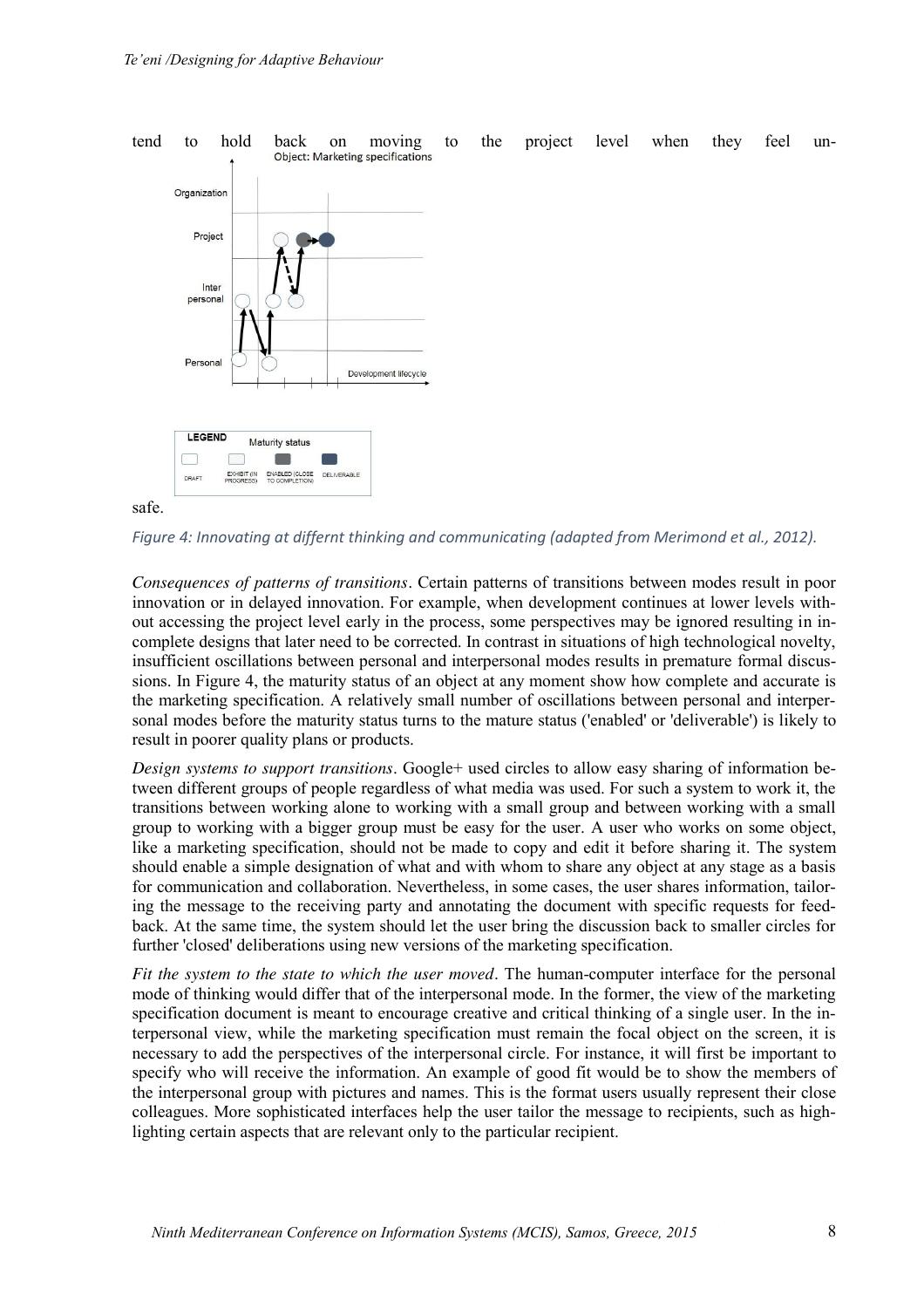*Design systems that guide advantageous behaviour.* In this case it was difficult to propose interface designs that prompt effective patterns or discourage ineffective patterns. While it was straightforward to design easy transitions governed by the user, triggering transitions seemed risky. Our conclusion was to alert the user in two situations: when there is only one conversation at the interpersonal mode when the maturity level increase to 'close to completion' and when there are no oscillations back to individual and interpersonal modes from project level before going to the final level of maturity.

## **5 Beyond cognitive support**



*Figure 5: Personalized screen on the basis of user information (from Ronen and Te'eni, 2013).*

A revealing example of the impact of personalization (adapting to user information) is in a recent study of health systems. The system supports self-management by providing ongoing feedback showing the effect of food consumption on health. The study compared personalized versus generalized information with respect to the users' attitudes and behaviour. Subjects receiving the personalized feedback (Figure 5) reported a more positive attitude and a greater propensity to follow the system's recommendations in order to improve their well-being. These findings suggest that fit is not only a means for improving the human-computer interaction by minimizing the effort to act out intended behaviour but also serves to change attitudes and behaviour.

In future, adaptive behaviour may be supported so as to achieve affective fit as well as cognitive and physiological fit. However, this would require monitoring emotions, which is not an easy task.

# **6 Conclusion and technological feasibility**

The technological feasibility of supporting adaptive behaviour in human-computer interaction is increasing dramatically, and so will the expectations. As demonstrated above, in order to proactively recommend or even trigger adaptive behaviour, the system must recognize the user's current position on dimensions of change and the current conditions. More and more sophisticated technologies (e.g., the Internet of Things) will be available to detect information about the user, the task and the setting. For instance, a user engaged in collaborating with remote others could be notified on the susceptibility of miscommunication at the receiver's end on the basis of sensors detecting noise in the communication. The system can then recommend to increase the level of explanations. More sensors transmit more information to users about the environmental conditions as well as the bodily conditions; most probably people will not ignore the information but rather feel pressurized to adapt. The new information technologies and infrastructures necessitate but also enable more adaptation.